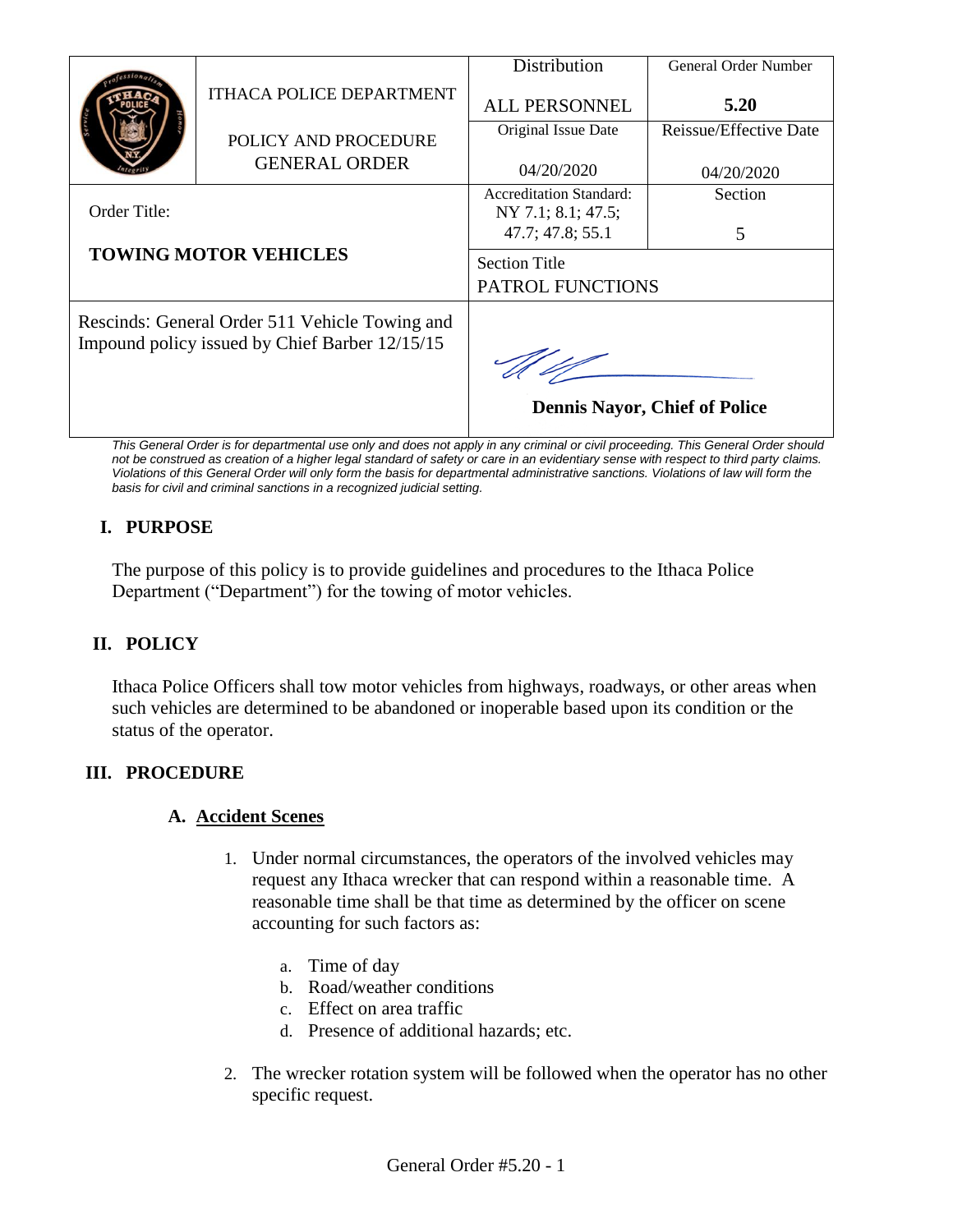- 3. If the wrecker does not respond within a reasonable time, the next rotation wrecker on the list will be requested.
- 4. All vehicles involved in fatal or serious accidents will be towed by the next wrecker on the list and impounded for evidentiary and inspection purposes.

#### **B. Recovered Stolen/Wanted Vehicles**

- 1. Where a stolen or wanted vehicle used in connection with a criminal offense is recovered, the investigating officer will:
	- a. If determined to be necessary and feasible, arrange for the vehicle to be processed at the scene for evidence.
	- b. If the vehicle cannot be processed at the scene or must be retained as evidence, it may be towed to the police department or other secure location as determined by the Chief of Police or his designee.
- 2. Normally, towing shall be performed by rotation wrecker service.

### **C. Snow Tows**

- 1. Vehicles may be towed pursuant to the Ithaca City Ordinance Section 317-6 and New York State Vehicle and Traffic Law §1602 (c) as it relates to vehicle remaining stationary overnight within the limits of any public highway so as to create a nuisance or hazard during the time of falling snow, sleet or freezing rain, or to obstruct or interfere with snow removal and/or sanding.
- 2. The removal of said vehicles shall be made only after:
	- a. A request has been made by the Ithaca Department of Public Works to have the vehicles removed for actual snow removal or sanding operations, or
	- b. In effect during a declared parking ban established by the Department of Public Works.
- 3. Officers will make an attempt to contact the owner to have the vehicle removed prior to towing.
- 4. All vehicles towed for snow-ban violations shall be ticketed.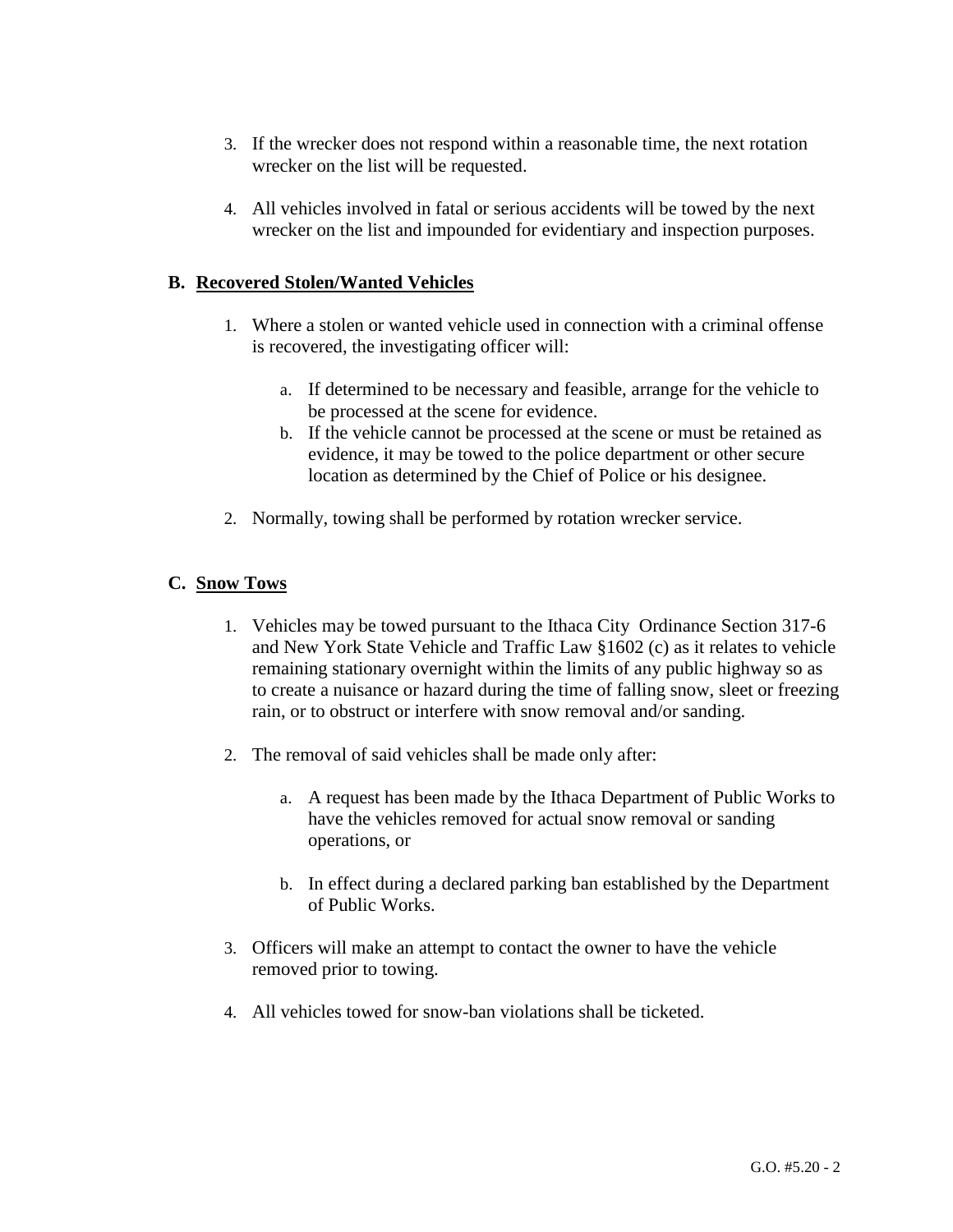### **D. Emergency/Hazardous Situations**

1. In cases of major storms or incidents resulting in downed wires, trees, etc., or other hazardous situations, vehicles may be towed if the owner is unavailable and circumstances dictate immediate removal.

### **E. Illegally Parked Vehicle**

- 1. If a vehicle is blocking a private driveway or school access, the officer will attempt to make contact with the owner to move vehicle within reasonable time.
- 2. If unsuccessful, the vehicle may be towed or impounded utilizing the wrecker rotation system.
- 3. All vehicles towed for illegal parking violations shall be ticketed.
- 4. Vehicles parked in fire lanes will not normally be towed unless creating an immediate hazard.
- 5. Officers receiving a report of an improperly parked vehicle on private property will investigate to determine if the vehicle is stolen or imposes a hazardous condition. If the vehicle is not stolen, creating a hazardous condition, or involved in a criminal matter the officer will advise the complainant that they need to call their own wrecker to have the vehicle removed from the property. The officer, however, may issue a ticket.

# **F. Motor Vehicle Stops**

- 1. Certain offenses prohibit violators from legally driving their cars from the scene. These offenses include, but are not limited to:
	- a. DWI
	- b. Operating under license/registration suspension, revocation
	- c. Misuse of plates
	- d. Unregistered MV
	- e. Operating without a license
	- f. Canceled registration due to insurance lapse
	- g. Equipment violations constituting reckless driving.
- 2. A vehicle will be towed during a motor vehicle stop if:
	- a. The operator is taken into custody and no licensed person is on scene who has direct/indirect permission of owner to operate the vehicle.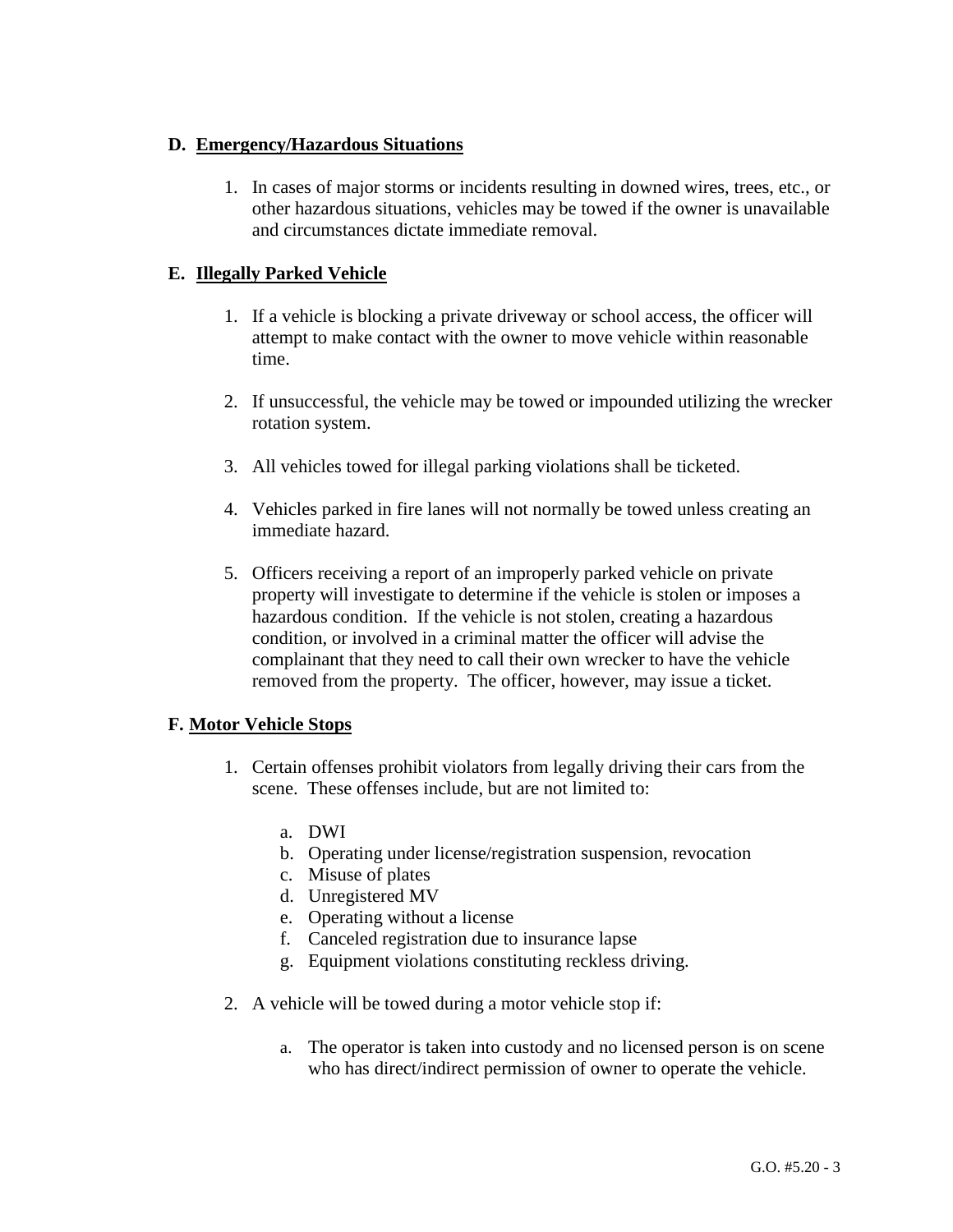- b. The vehicle is illegally parked or in hazardous location and cannot be moved by an operator on scene.
- c. The vehicle cannot be legally moved, e.g. registration canceled, suspended, etc. In this case, the plates should be removed seized and entered into the evidence module of Spillman RMS. Additionally, the wrecker company shall be advised of any holds on towed vehicles.

### **G. Abandoned Vehicles**

1. Shall be handled in accordance with the provisions of Section 1224 of the New York State Vehicle and Traffic Law.

### **H. Private Property**

- 1. Vehicles on private property may be removed/towed by a towing service upon request of the property owner or their representative. If necessary, the names and phone nubers of several towing agencies shall be supplied to the property owner or representative for resolution of the problem. The responsibility for calling a wrecker service will remain with the property owner.
- 2. This section does not apply to a vehicle on private property which is:
	- a. Involved in a criminal act, is or contains evidence, or is subject to seizure;
	- b. Is in violation of any law, rule, regulation or ordinance pertaining to motor vehicles, which would authorize removal;
	- c. Its operator has been taken into custody;

#### **I. Repossessed Vehicles**

- 1. When the Department is notificed of a vehicle repossession agent, the following shall be completed:
	- a. A Spillman Incident report with all pertinent information, repossession agency, victim (bank or Loan Company.)
	- b. If the tow truck operator or repossession representative has not notified the vehicle owner of the repossession, attempts will be made to make notification to them. If they cannot be notified, an impound entry will be made into e-Justice and further follow up made at a later time to notify the vehicle owner.